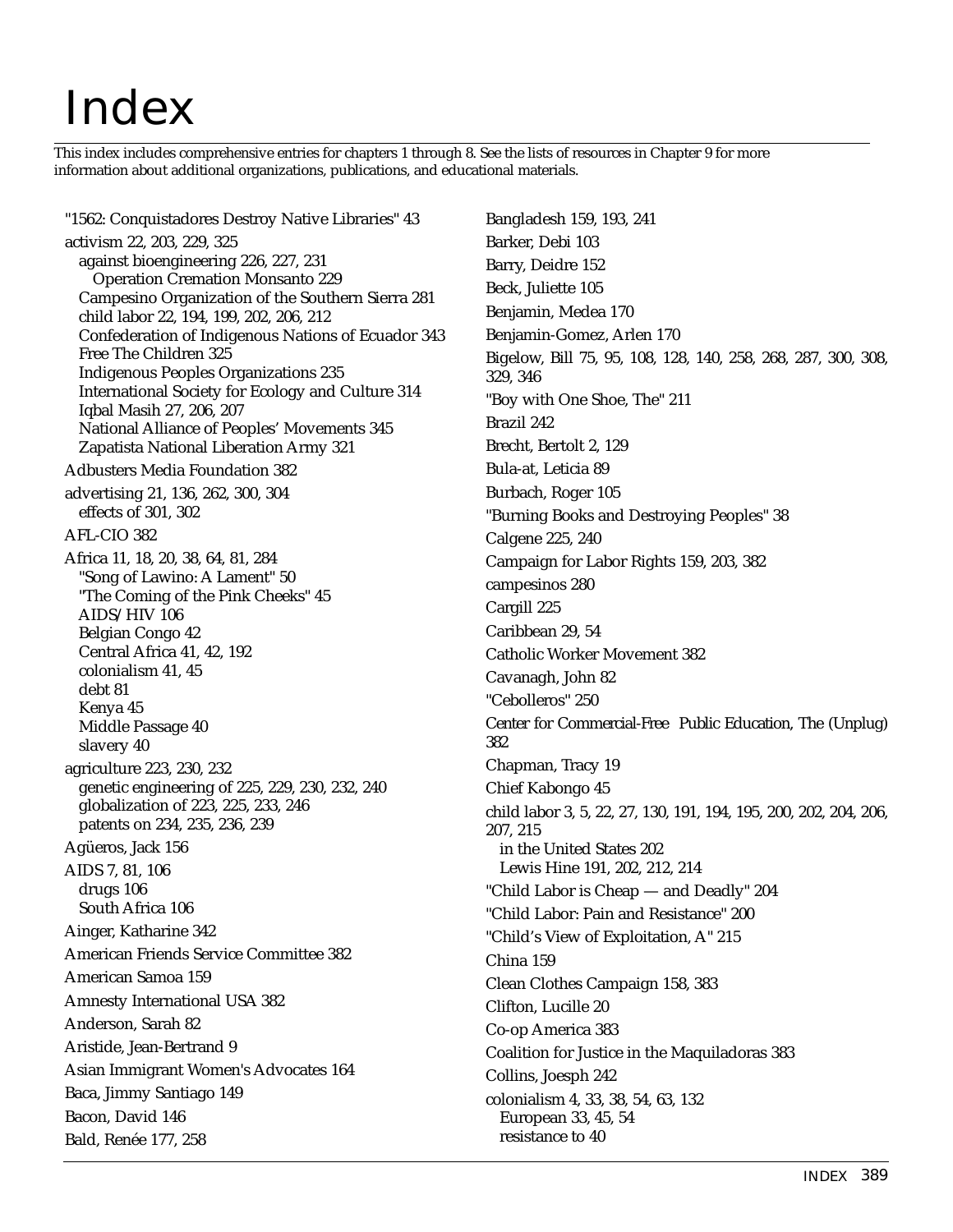Boxer Rebellion 42 Massacre of Wounded Knee 40 United States 43 "Colonialism Without Colonies" 63 ColorLines Magazine 380 Columbus, Christopher 23 Rethinking Columbus 6 "Coming of the Pink Cheeks, The" 45 Commerford, Mary Jo 83 CorpWatch 383 Council for Responsible Genetics 233 Council of Canadians, The 286, 383 Cremin, Peadar 206 "Critical Global Math Literacy" 306 critical readings 6 Before and After Colonialism 56 Debt: The New Colonialism 76 Myths of Underdevelopment 123 Nike Code of Conduct 187 Parable of the Golden Snail 256 Stories of Debt and Hope 76 Ten Arguments Against the World Trade Organization 96 Ten Benefits of the WTO 96 The Global Economy: Colonialism Without Colonies 123 The Kalinga Women Against the Chico Dam Story 77 The WTO in Action: Case Studies 96 The WTO: Powerful, Secretive, Bad for the Earth 96 TV and the Cloning of Culture 317 Cuautémoc, Cuaicaipuro 93 Cultural Survival 383 "Culture, Consumption, and the Environment" 261 dams 89, 284 Chico Dam 89 protests against 91 Danaher, Kevin 77, 82, 105 David Suzuki Foundation, The 286, 383 debt 3, 75, 78, 79, 80, 83 Cancel the Debt 94 Third World 26, 65, 75 "Debt and Disaster" 75 "Debt: The New Colonialism" 78 "Declaration of the Rights of the Child" 208 "Defeating Despair" 329 Dollars and Sense 380 Dong, Tho 133 "Ecological Footprints" 283 Ecologist, The 380 ecology 90, 261 flooding 264 Flores, Rodolfo Montiel 280

global warming 263, 264, 283 overconsumption 262, 284 Edmonds Institute, The 383 Egypt 18, 159, 193, 348 Cairo 18 El Salvador 22, 158 "Emetario Pantaleón — Campesino" 244 Espada, Martín 222 "Everywhere on Earth" 192 Extra! 380 "Facing the Farm Crisis" 245 Fairness & Accuracy In Reporting 383 Fifty Years Is Enough 286, 383 "Fight for Child Workers!" 206 "Fitting It All In — Student Clubs as an Option" 216 Fletcher, Bill 155 Focus on the Global South 384 Food First/Institute for Food and Development Policy 384 free market 347 Free the Children 384 free trade 3, 14, 15, 95, 346 advocates 14 Friends of the Earth 286, 384 Fruit of the Loom 170 fundamentalism 347, 349 Galeano, Eduardo 28, 192, 323, 339 Memory of Fire 193 Upside Down: A Primer for the Looking-glass world 28, 324, 341 Gandhi, Mahatma 43, 226 General Motors 15 "Genetically Engineered Foods" 232 Global Exchange 105, 170, 203, 286, 384 "Global Sweatshops" 127 "Global Warming" 263 "Globalization Myths" 14 "Globalization: A View from Below" 9 Goldsmith, Teddy 29 Gorelick, Steven 245 Greenpeace International 384 Haiti 3, 10, 11, 12, 13, 158, 193 Haitian Creole pig 11 population 12 Hersh, Susan 69 "Hidden Grain in Meat, The" 233 Hine, Lewis 191, 212, 214 Holtzman, David 283 homelessness 20 Honduras 142, 159, 170, 192, 193, 241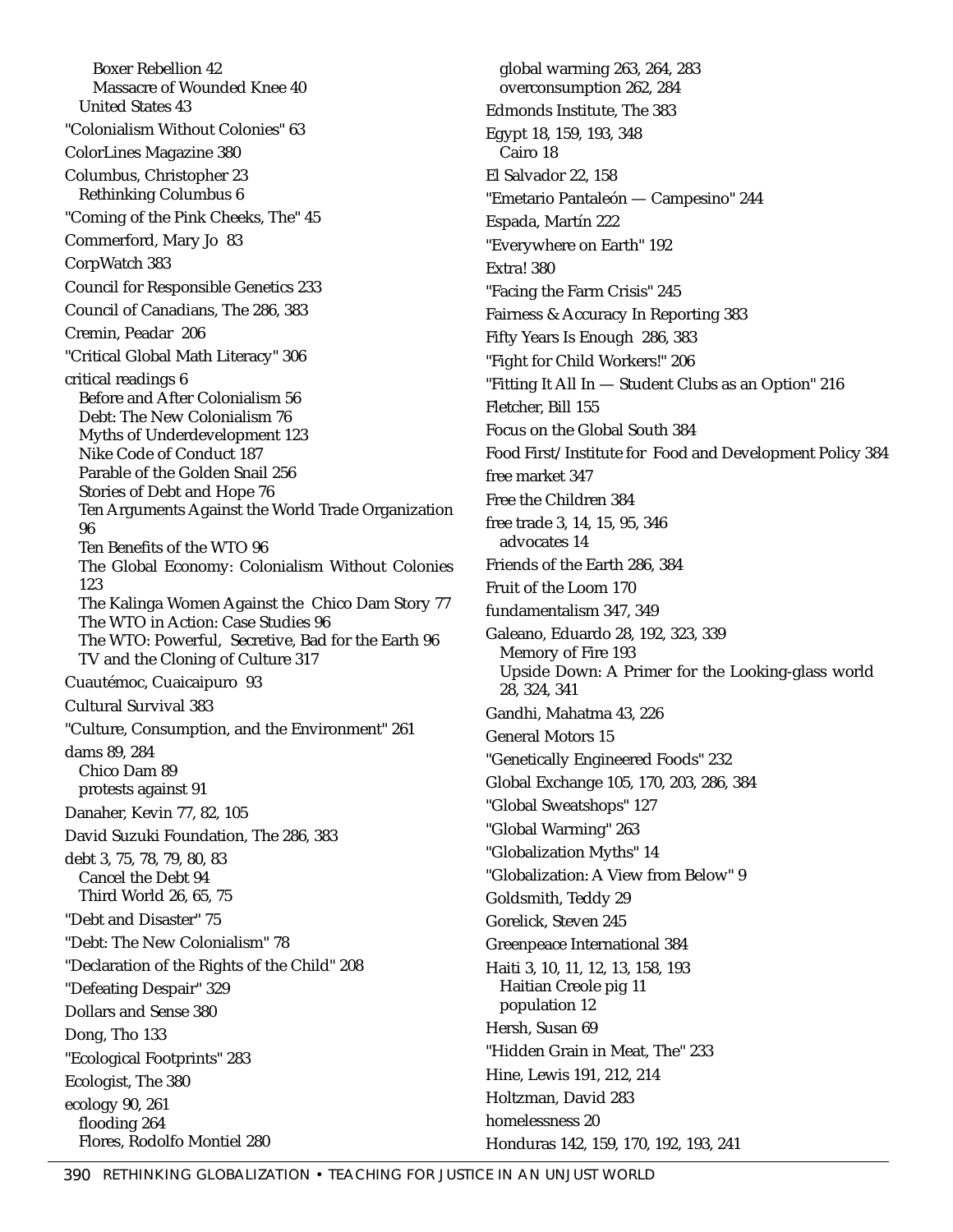Hudak, Katie 87 Hughes, Langston 20, 55, 190 "Human Rights for a New Millennium" 323 "Hunger Myths" 241 In These Times 380 Independent Media Center, The 384 India 30, 65, 193, 224, 285, 308 Ladakh 195, 196, 197, 308 Mahatma Gandhi 43 Monsanto protests 228 rice 225 indigenous people 92, 292, 308, 343 Indigenous Peoples Council on Biocolonialism, The 384 Indonesia 29, 158 INFACT 384 Institute for Agriculture and Trade Policy 286, 385 Institute for Global Communications (IGC) 385 Institute for Policy Studies 385 Interfaith Center on Corporate Responsibility 385 Interhemispheric Resource Center 385 International Education and Resource Network (iEARN) 385 International Forum on Globalization 103, 286, 385 International Labor Organization 201, 385 International Labor Rights Fund 385 International Monetary Fund 3, 14, 77, 78, 81, 82, 261, 347 loans 14, 81 International Rivers Network 385 International Society for Ecology and Culture 196, 396 "Is This Book Biased?" 5 Jobs With Justice 386 Jubilee 2000 94 Jubilee USA Network 386 "Just a Cup of Coffee?" 243 "Just Do What? — Facts About Nike" 151 "Just Food?" 223 Justice. Do It NIKE! coalition 130 "Kalinga Women Against the Chico Dam, The" 89 Kane, Joe 268 Kellogg, Polly 115 Kempf, Stephanie 233 "Kids Can be Activists or Bystanders" 325 "Kids for Sale" 191 Kielburger, Craig 27, 203, 325 Free the Children 27, 203, 325 Kincaid, Jamaica 54 King, Dr. Martin Luther 21, 327 Klein, Naomi 150

Korten, David 117 Labor Notes 380 Ladakh 195, 308, 309 Lappé, Frances Moore 242 Latin America 20, 64 "Legacy of Inequality: Colonial Roots" 33 "Lewis Hine's Photographs" 212 "Lives Behind the Labels, The" 128 Lum, JoAnn 162 "Made in the U.S.A." 164 Majaj, Lisa Suhair 122 Mander, Jerry 103, 292 Maquila Solidarity Network 386 Maquiladora Health & Safety Support Network 386 *maquiladoras* 142, 146 Coalition for Justice in the Maquiladoras 147 Ford 147 GM 147 Honduras 142 Mexico City 146 Mar, Laureen 169 "Marines Have Landed…, The" 118 "Marshalltezuma Plan, The" 93 Masih, Iqbal 22, 206, 207 death 27, 207 "Masks of Global Exploitation, The" 300 math 22 Critical Global Math Literacy 306 disparities of wealth 24 story problems 22 Child Labor is Cheap--And Deadly 218 Sawai's Story 219 The Hidden Grain in Meat 233 Sweatshop Math 157 Sweatshop Multiplication Mini-Project Guide 160 Ten Chairs of Inequality 25 McDonalds 5, 7, 22, 158 Happy Meal toys 22 McKibben, Bill 263 Meltzer, Milton 204 "Mexican Peasant-ecologists Fight to Preserve Forests" 280 Mexico 15, 159, 192, 204, 244, 284, 321, 342 campesinos 280 cheaper labor 25 Chiapas 321, 342 Montiel, Rodolfo 280 foreign investment 15 minimum wage 15 Zapatista uprising 321, 342, 345 Middle East Report 380 Middle East Research and Information Project 348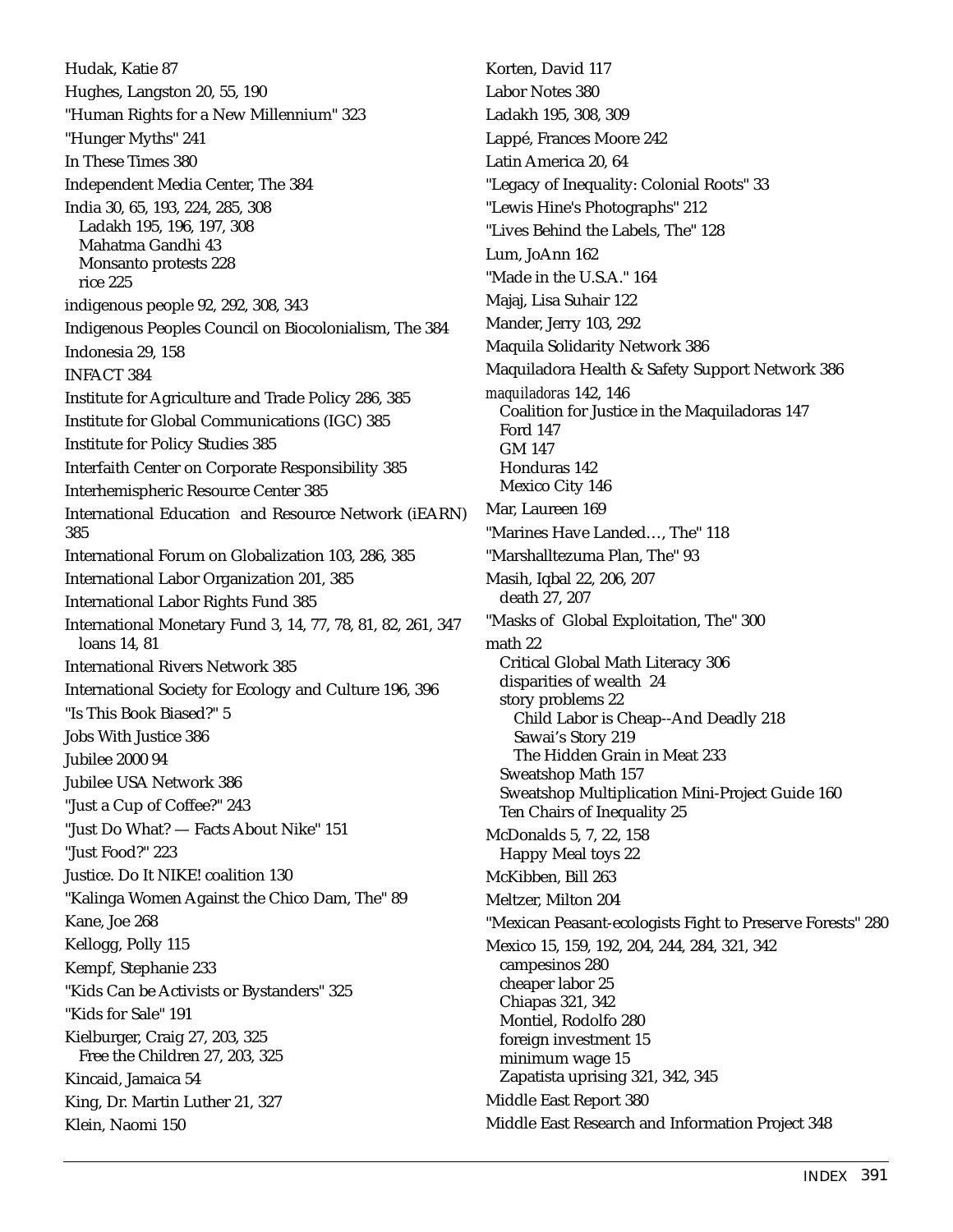Monsanto 225, 227, 228, 240 genetic engineering 225, 226, 228, 240 Monthly Review 380 Montiel, Rodolfo 280 Multinational Monitor 380 "Mystery of the Yellow Bean, The" 236 "Myths of Underdevelopment" 64 NACLA Report on the Americas 381 Nation, The 381 National Coalition of Education Activists 386 National Labor Committee 158, 159, 172, 203, 386 Native Americans 23 "Nature is Not for Sale" 235 Nepal 193, 200 carpet factories 200 Neruda, Pablo 255 Network of Educators on the Americas (NECA) 386 Newbery, Beatrice 191, 194 New Internationalist, The 381 Nicaragua 198 Nike 130, 134, 137, 151, 152, 153, 156, 173 Nike Code of Conduct 134, 153 "Nike's Code of Conduct" 153 "No Patents on Life!" 234 "No TV Week — Critical Media Literacy" 296 Nongovernmental Organizations 194, 248 North American Free Trade Agreement 3, 28, 281, 321 oil 3, 78 money for 79 Ojeda, Martha 147 One World International 386 Our Schools/Our Selves 381 Oxfam America 387 P'Bitek, Otok 53 Pakistan 3, 22, 27, 129, 206, 207 carpet factories 27, 206 Iqbal Masih 27, 206 Nike 130 soccer balls 129 "Parable of the Golden Snail, The" 230 Parenti, Michael 64 Peterson, Bob 18, 38, 69, 71, 73, 118, 140, 157, 200, 216, 296, 306, 346 Piercy, Marge 32, 320 Pike, Jill 82 "Planting Seeds of Solidarity" 18 poems 23 Arguments Against the Bombing 122 Contribution to our Museum 32

dialogue (poems) 23 Child Asleep Sewing Softball 220 Lewis Hine's Camera Fights Child Labor 219 Federico's Ghost 222 Gandhi is Fasting 55 God to Hungry Child 190 Masks 23, 135 My Mother, Who Came from China, Where She Never Saw Snow 169 Psalm for Distribution 156 Questions from a Worker Who Reads 2, 129 So Mexicans Are Taking Jobs from Americans 149 The Low Road 320 The Night Before Christmas 214 The Stitching Shed 133 The United Fruit Co. 255 Two Young Women 152 Woman 126 work (poems) 134 Portugal 38 poverty 20, 65, 197, 201, 241 increases in 29, 197 "Prayers for a Dignified Life" 321 Press for Change 387 problem solving 98 Dilemmas of Global Trade — Problem Solving 98 Progressive, The 381 Race & Class 381 racism 4, 37, 40 Rainforest Action Network 282, 286, 387 Regan, Colm 78 "Relocalization, Not Globalization" 248 Research Foundation for Science, Technology and Ecology 286 Resource Center of the Americas 387 resources 25 world distribution of 25 "Rethinking 'Free Trade' and the WTO" 95 "Rethinking 'Primitive' Cultures" 308 "Rethinking Child Labor" 194 "Rethinking Development" 29 Rethinking Our Classrooms 20, 23, 123 "Rethinking Our Language" 6 Rethinking Schools 346, 381, 387 "Revolution of Values, A" 327 "Rights of the Child: from Declaration to Convention, The" 209 Robinson, Cameron 135 Rodriguez, Lisa 85 role play 68 Burning Books and Destroying Peoples 56 Child Labor: Pain and Resistance 217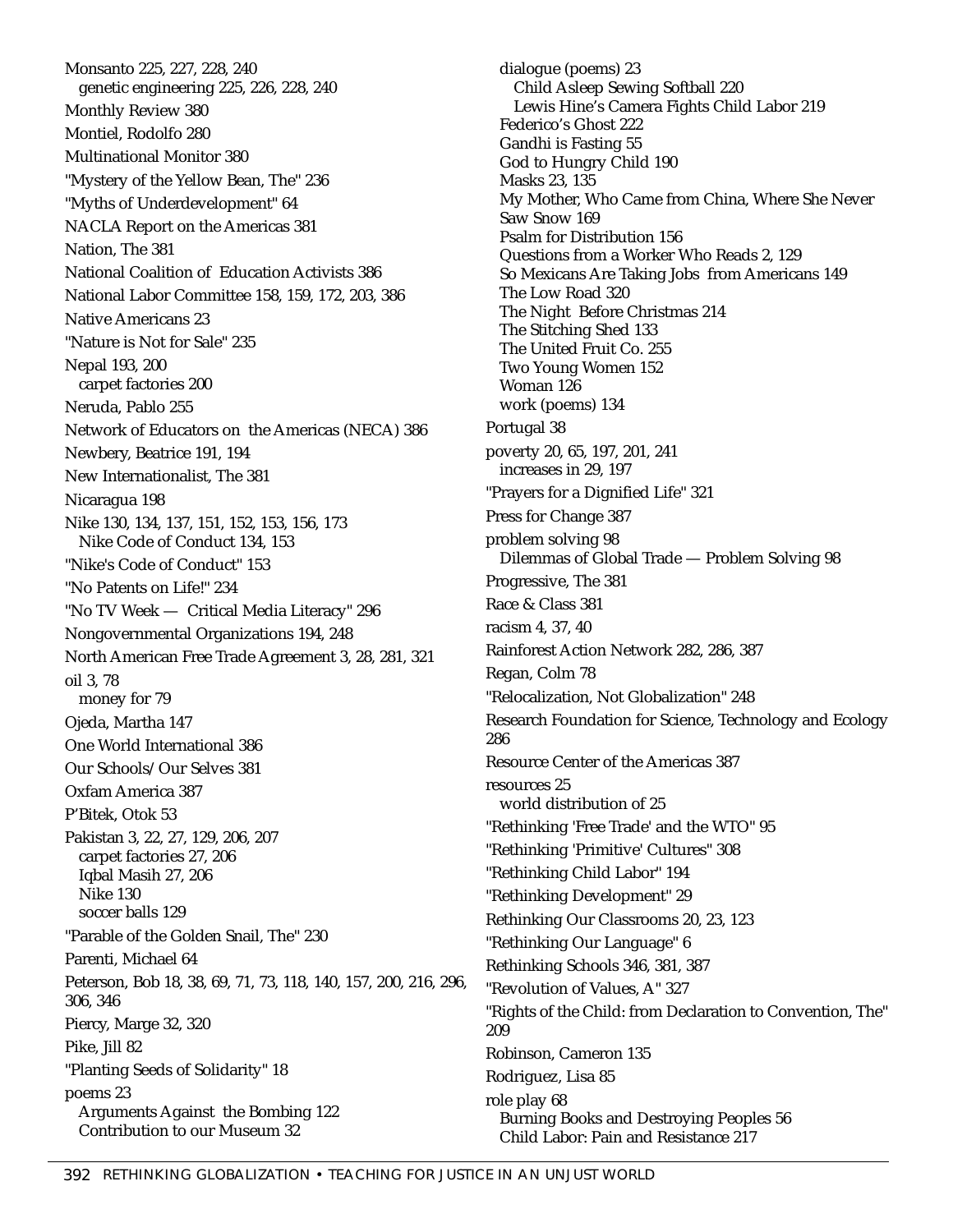Eyes of the Heart 56 Oil, Rainforests, and Indigenous Cultures 268 The Marines Have Landed...' US Military Interventions and Globalization 123 The People v. Global Sweatshops 177 The Trial of Ladakh 313 We Will Reduce Your Fields to Ashes 256 Rosset, Peter 230, 242 RUGMARK 202, 387 Rural Advancement Foundation International 387 *Savages* 268 "Sawai's Story" 210 Schools for Chiapas 387 September 11, 2001 346 "War, Terrorism, and America's Classrooms" 346 "Sheltering Hope" 339 Shiva, Vandana 224, 248, 347 Sierra Club 282 simulations 68, 108 Building Miniature Houses — Simulating Inequality 71 Child Labor is Cheap — and Deadly 218 Clothes, Toys and the World: Where are things made? 140 Gimme Back My Money 75 Organic Goodie Simulation 172 Poverty and World Resources 69 Rich Land, Poor People 257 Soccer Ball Simulation 128 Spread the Wealth 316 Strawberries and Farmworkers 130 The Six Building Blocks of Colonialism 56 The Thingamabob Game 287, 288, 289, 290, 291 Transnational Capital Auction 108, 111, 112, 114, 131, 140 Water, Water Everywhere 317 slavery 40, 136 Somers, Jean 78 songs 23 Song of Lawino: A Lament 50 South America 29 Spain 39 St. Barbe Baker, Richard 45 "Stealing Nature's Harvest" 224 "Stepping Out" 155 STITCH 145, 387 "Stories of Debt and Hope" 83 "Story of a Maquiladora Worker, The" 146 "Structural Adjustment Policies" 82 structural adjustment programs 33, 67, 81, 82, 348 International Monetary Fund 33 World Bank 33

Subcomandante Marcos 321 "Sweating the Small Stuff" 171 Sweatshop Watch 203, 388 sweatshops 3, 5, 127, 142, 150, 157, 158, 162, 164 global sweatshop 130 in the United States 162, 164, 165, 166, 167, 168 maquiladoras 142 organizations against 28, 142, 147, 164, 169 "Sweatshops Are Us" 162 Sweeney, Maria 171 "T-Shirts for Justice" 170 Teitel, Martin 232 television 21, 292, 296 addiction to 296 commercials 21, 292 No-TV Week 297 "Ten Arguments Against the World Trade Organization" 105 "Ten Benefits of the WTO System" 100 "Ten Chairs of Inequality" 115 terrorism 346 "Terrorism and Globalization" 346 Thailand 210 garment factories 210 Thein Durning, Alan 243 Third World Network 388 Third World Resurgence 381 "To open a crack in history" 342 Tolan, Sandy 236 "Tomasito's Tour" 240 Townsend, Andrea 126 Traub-Werner, Marion 142 Turning Point Project 284 "TV and the Cloning of Culture" 292 UNICEF 19, 20, 81, 122 books published by 20 UNICEF - United Nations Children's Fund 388 UNITE (Union of Needletrades, Industrial and Textile Employees) 388 United Farm Workers 388 United for a Fair Economy 115, 388 United Nations 104, 208, 284, 323 Declaration of the Rights of the Child 208 The Children's Convention 209 United States 20, 158, 285 colonialism 43 homelessness in 20 military 63, 118 interventions 118, 119, 120, 121, 122 Venezuela 83